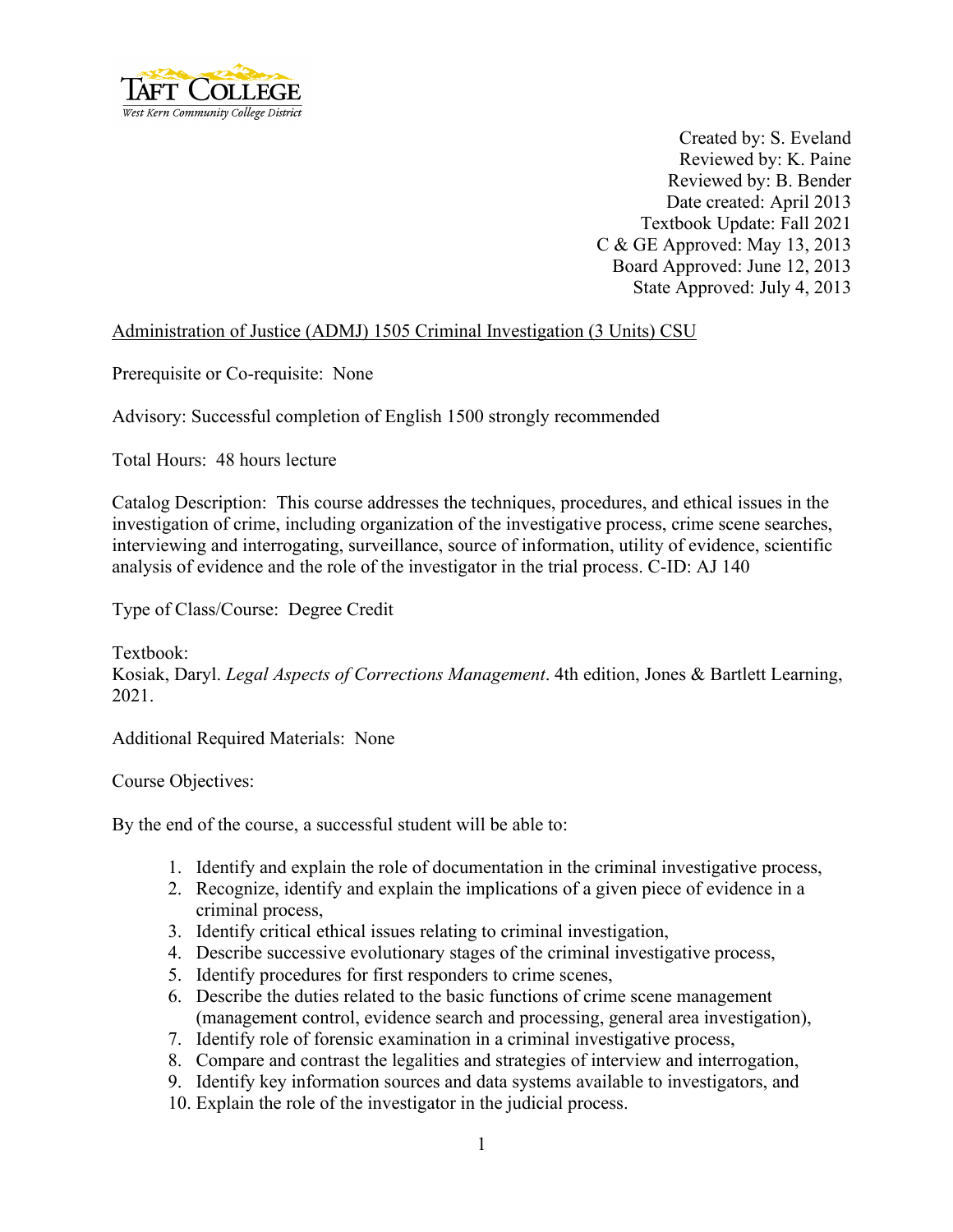

Course Scope and Content:

| Unit I  | Criminal Investigation<br>The history and structure of criminal investigation<br>А.<br>a. Stages in criminal investigation<br>The criminal investigation function of police<br>В.<br>The legal significance of evidence<br>$\mathbf{C}$ . |
|---------|-------------------------------------------------------------------------------------------------------------------------------------------------------------------------------------------------------------------------------------------|
| Unit II | Crime Scene Management<br>Duties of the 1st officer<br>$A_{\cdot}$<br>Identifying and securing crime scene<br>В.<br>a. methods<br>b. personnel                                                                                            |

- c. equipment
- C. Search methods
- D. Locating and preserving evidence
	- a. crime scene sketching
	- b. photography and electronic media
	- c. victim(s) identification
	- d. witness(es) identification

#### Unit III Sources of Evidence

- A. Crime scene sketching
- B. Types of physical evidence
- C. Types of forensic evidence
- D. Blood spatter and stain interpretation
- E. Victim(s)
- F. Witness(es)
- G. Other
- Unit IV Utility of Evidence
	- A. Uses of evidence
	- B. Relevant evidence
	- C. Direct and circumstantial evidence
		- a. weight of evidence
			- b. circumstantial evidence
			- c. character
			- d. other acts of evidence
			- e. offers to plead guilty
		- f. circumstantial evidence involving the victim
	- D. Testimonial and real evidence
	- E. Substitutes for evidence
- Unit V Documentation of Evidence
	- A. Evaluation and analysis of evidence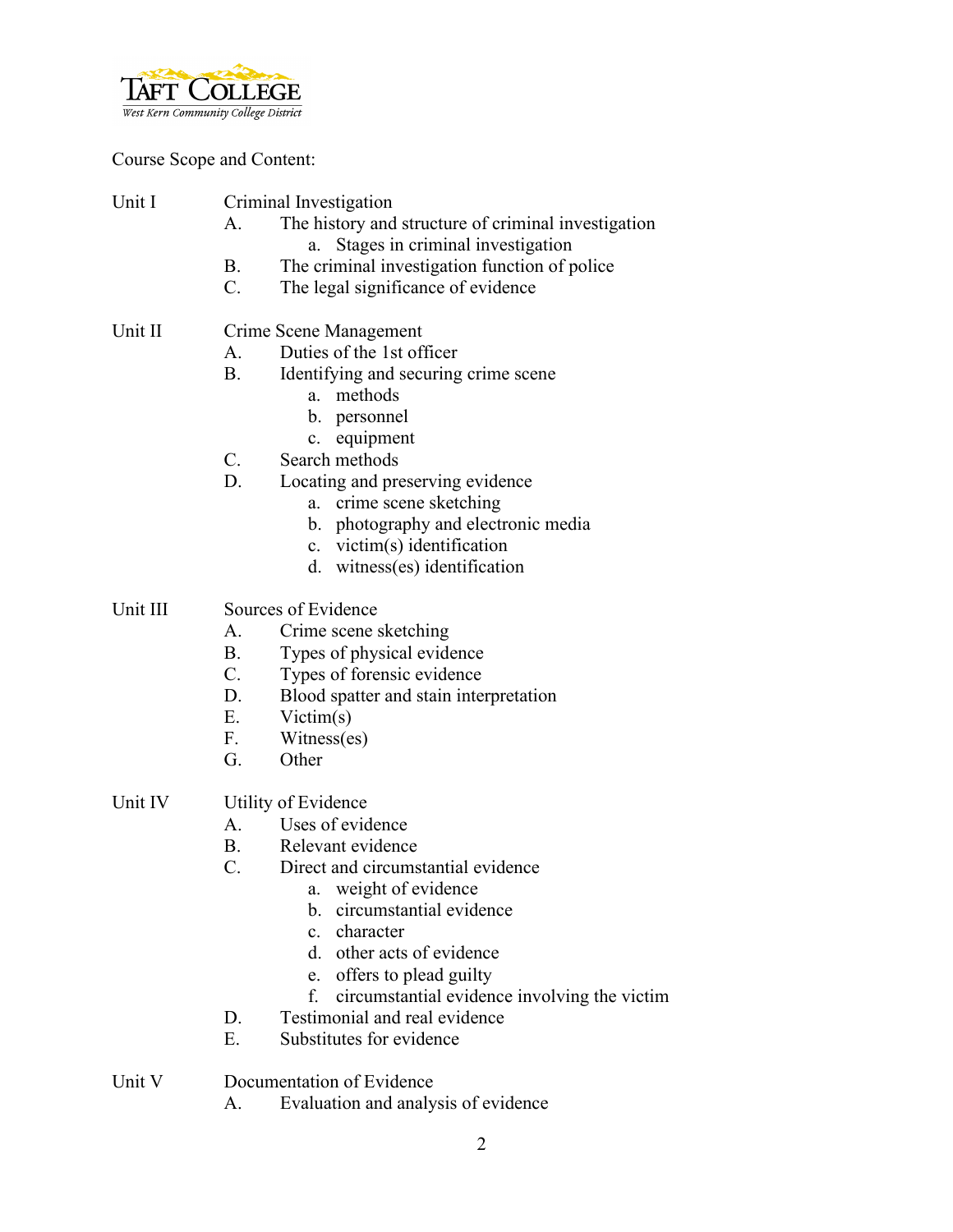

- B. Recording, collecting, and preserving evidence
	- a. Legal issues
- C. Chain of custody
- D. Photography and its role in the investigation
- E. Field notes
- F. Reports
	- a. accuracy
	- b. organization
	- c. grammar

#### Unit VI Interviewing

- A. Types of interviews
- B. Preparatory steps
- C. General strategies
- D. Setting the stage
- E. Empathy, validation and support
- F. Questioning techniques
- G. Closure

#### Unit VII Interrogating Techniques

- A. Types of interviews
- B. Preparatory steps
- C. General strategies
- D. Setting the stage
- E. Empathy, validation and support
- F. Questioning techniques
- G. Closure

# Unit VIII Physical Evidence

- A. Role of physical evidence
- B. Identification and documentation of physical evidence
- C. Processing of physical evidence
- D. Preservation of physical evidence
- E. Chain of custody

#### Unit VIII Search Warrants

- A. Process/steps for obtaining a search warrant
- B. Requirements for the service of a search warrant
- C. Search warrant return
- D. Special warrants
	- a. RICO
	- b. wiretapping
	- c. tracing
	- d. sneak and peak
	- e. other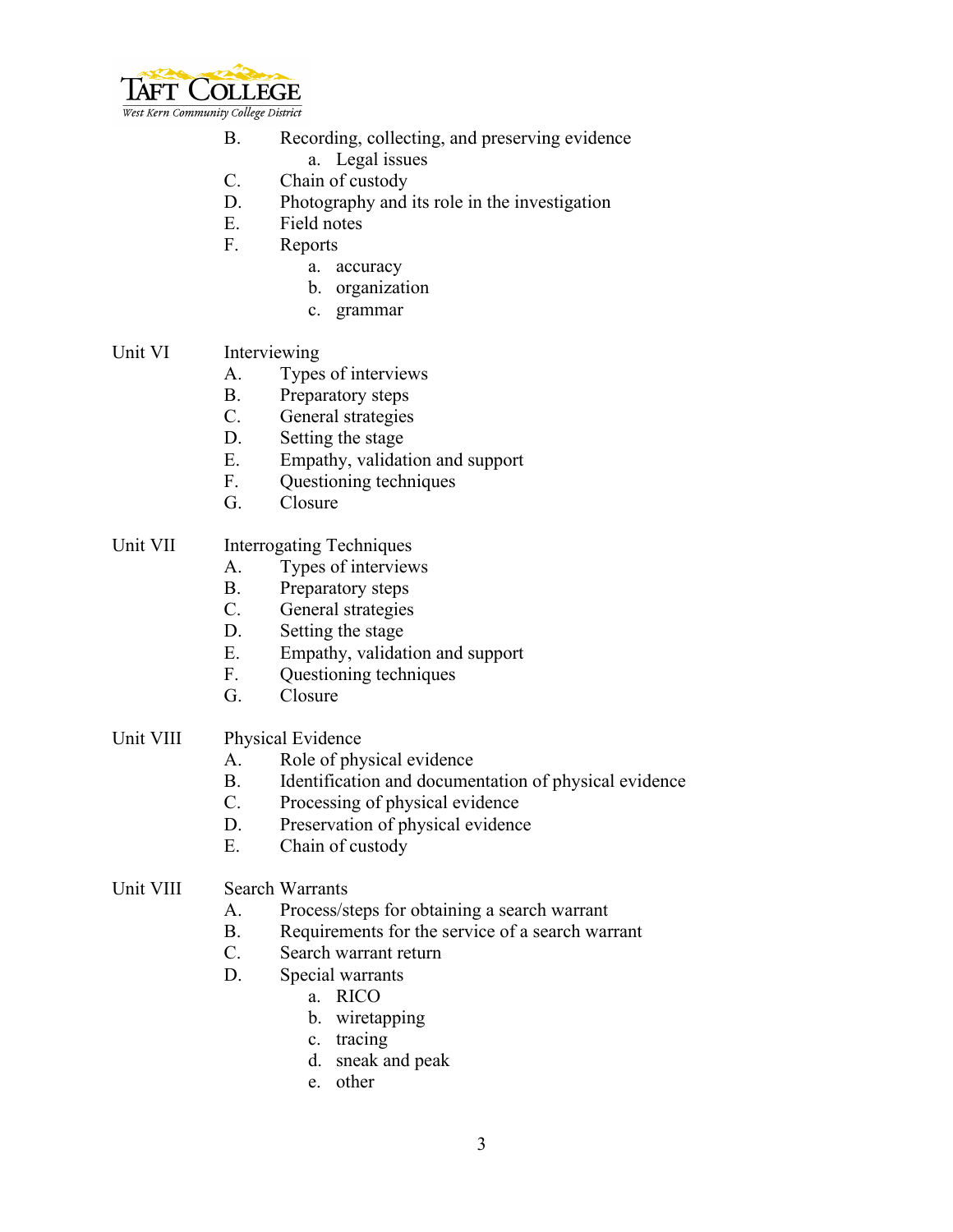

West Kern Community College District

# Unit IX Laboratories and Forensic Evidence A. The role of forensic evidence

- B. The role of laboratories
	- a. Identification
	- b. Comparison
	- c. Analysis
- C. Identification and documentation of forensic evidence
- D. Analysis of forensic evidence
- E. Preservation of forensic evidence
- F. Chain of custody

# Unit X Ethical Challenges

- A. Fourth, fifth, and sixth amendment rights
- B. Entrapment
- C. Privacy issues
- D. Interrogation techniques
- E. Other

# Unit XI Surveillance

- A. Surveillance methods
- B. Undercover or covert activities

# Unit XII Follow-up Investigation

- A. Types of follow-up investigation
- B. Purpose of follow-up investigation

# Unit XIII Differences in Investigations

- A. Types of crime
	- a. crimes against persons
	- b. crimes against property
	- c. complex crimes
		- i. drugs and narcotics
		- ii. conspiracy cases
		- iii. organized crime
		- iv. hate crimes
		- v. terrorism
		- vi. cyber crime
- B. Modification of investigation by type of crime

# Unit XIV Source of Information

- A. Key information sources
- B. Data systems
- C. Emerging sources
- Unit XV Trial Process
	- A. Introduction to the trial process